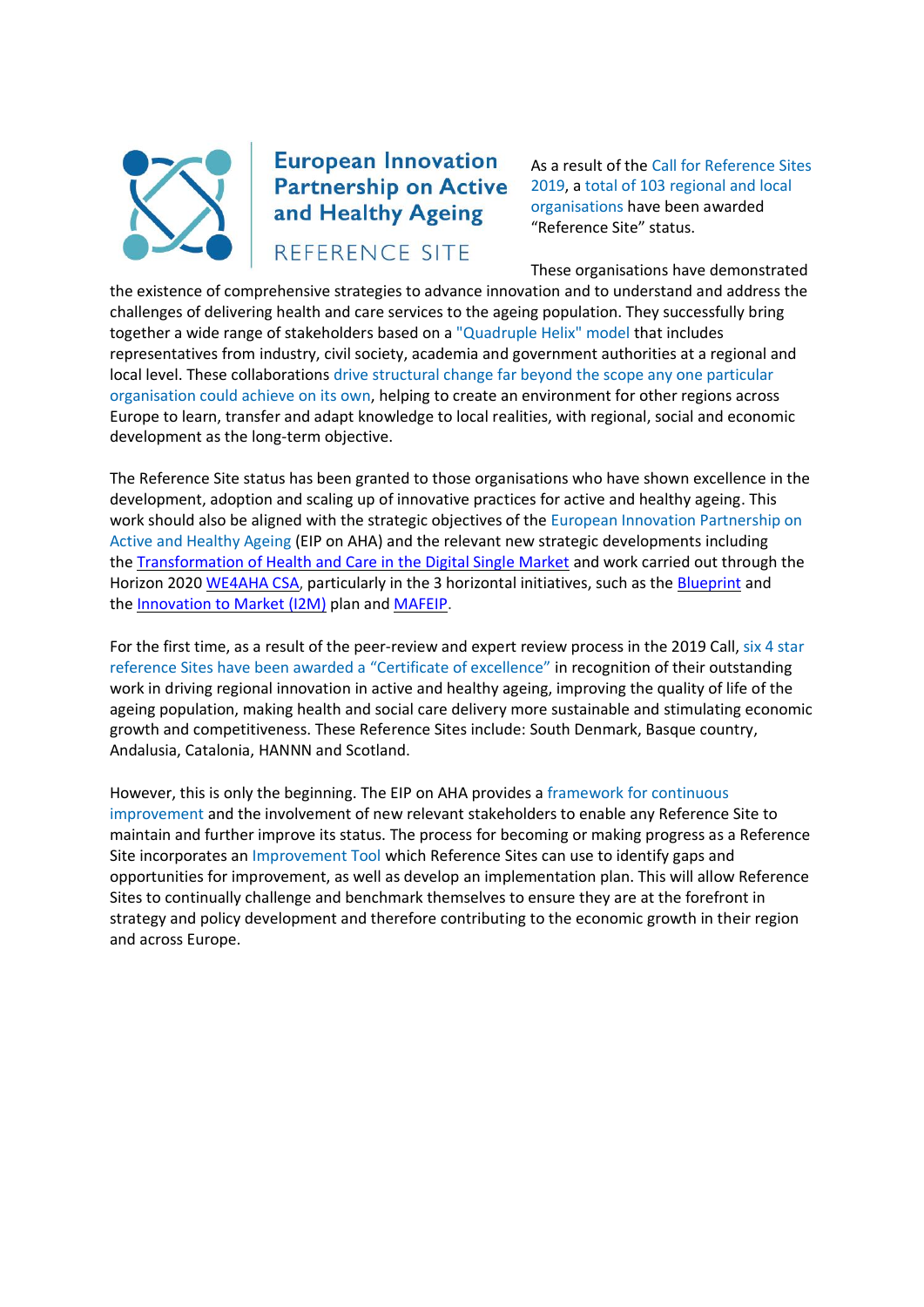## List of awarded Reference Sites 2019

| <b>Reference Site</b>                                                                 | <b>Country</b> | <b>Award</b>                                                   |
|---------------------------------------------------------------------------------------|----------------|----------------------------------------------------------------|
| A. Falkiewicz Specialist Hospital                                                     | Poland         | <b>EIP ON AHA</b><br>REFERENCE SITE<br>★☆☆☆                    |
| <b>Academic Health Science Network North</b><br><b>West Coast (Innovation Agency)</b> | UK             | <b>EIP ON AHA</b><br><b>REFERENCE SITE</b><br>****             |
| Ageing Thinking Amadora - A.T.                                                        | Portugal       | <b>EIP ON AHA</b><br><b>REFERENCE SITE</b><br>****             |
| Ageing@Minho - University of Minho                                                    | Portugal       | <b>EIP ON AHA</b><br><b>REFERENCE SITE</b><br>★☆☆☆             |
| <b>Ain Shams University Hospitals</b>                                                 | Egypt          | <b>EIP ON AHA</b><br><b>CANDIDATE</b><br><b>REFERENCE SITE</b> |
| ALICE - Ageing Longer Integrated Care<br>Environment                                  | Portugal       | <b>EIP ON AHA</b><br><b>REFERENCE SITE</b><br>****             |
| Arenadour                                                                             | <b>France</b>  | <b>EIP ON AHA</b><br><b>CANDIDATE</b><br><b>REFERENCE SITE</b> |
| <b>Balearic Islands</b>                                                               | Spain          | <b>EIP ON AHA</b><br><b>REFERENCE SITE</b><br>****             |
| Campania Reference Site                                                               | Italy          | <b>EIP ON AHA</b><br><b>REFERENCE SITE</b><br>****             |
| Cape Winelands Biosphere Reserve                                                      | South Africa   | <b>EIP ON AHA</b><br><b>REFERENCE SITE</b><br>★☆☆☆             |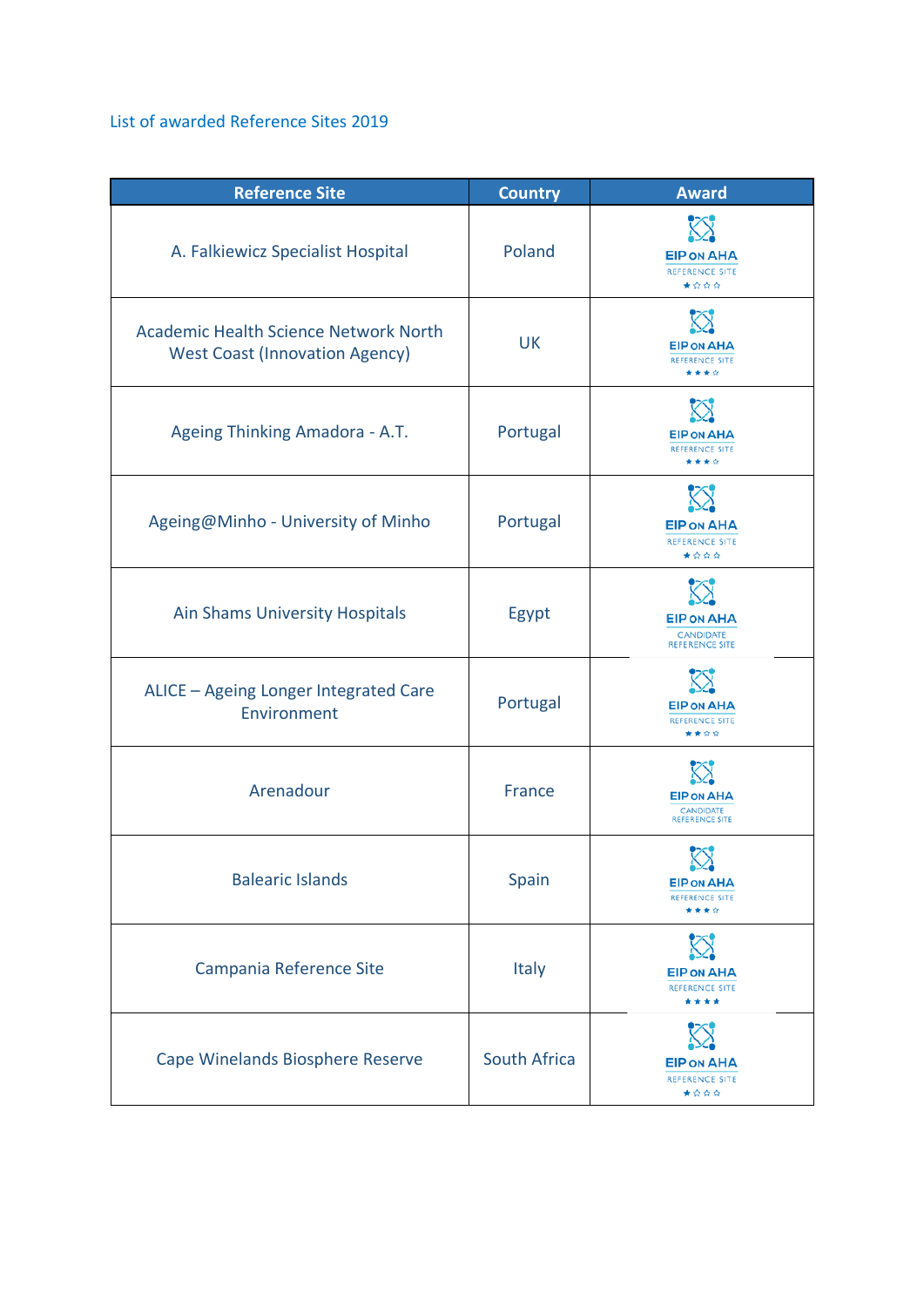| <b>Reference Site</b>                                                                         | <b>Country</b>     | <b>Award</b>                                                   |
|-----------------------------------------------------------------------------------------------|--------------------|----------------------------------------------------------------|
| Center for Gastrology & Primary Food Care<br>(Primary npo)                                    | <b>Netherlands</b> | <b>EIP ON AHA</b><br><b>REFERENCE SITE</b><br>****             |
| <b>Central Denmark Region</b>                                                                 | <b>Denmark</b>     | <b>EIP ON AHA</b><br><b>REFERENCE SITE</b><br>****             |
| <b>Centre for Research and Technology Hellas</b><br><b>Information Technologies Institute</b> | Greece             | <b>EIP ON AHA</b><br><b>REFERENCE SITE</b><br>****             |
| <b>City of Belgrade</b>                                                                       | Serbia             | <b>EIP ON AHA</b><br><b>REFERENCE SITE</b><br>****             |
| City of Kraljevo                                                                              | Serbia             | <b>EIP ON AHA</b><br><b>CANDIDATE</b><br><b>REFERENCE SITE</b> |
| City of Kuopio Elderly Care                                                                   | <b>Finland</b>     | <b>EIP ON AHA</b><br><b>REFERENCE SITE</b><br>****             |
| City of Oulu                                                                                  | <b>Finland</b>     | <b>EIP ON AHA</b><br><b>REFERENCE SITE</b><br>****             |
| City of Zagreb                                                                                | Croatia            | <b>EIP ON AHA</b><br><b>REFERENCE SITE</b><br>****             |
| Clinica Oculistica, Ospedale policlinico San<br><b>Martino</b>                                | <b>Italy</b>       | <b>EIP ON AHA</b><br><b>REFERENCE SITE</b><br>****             |
| Coalition for health innovation                                                               | Romania            | <b>EIP ON AHA</b><br><b>CANDIDATE</b><br><b>REFERENCE SITE</b> |
| Department of Epidemiology, Lazio Regional<br><b>Health Service</b>                           | Italy              | <b>EIP ON AHA</b><br><b>REFERENCE SITE</b><br>****             |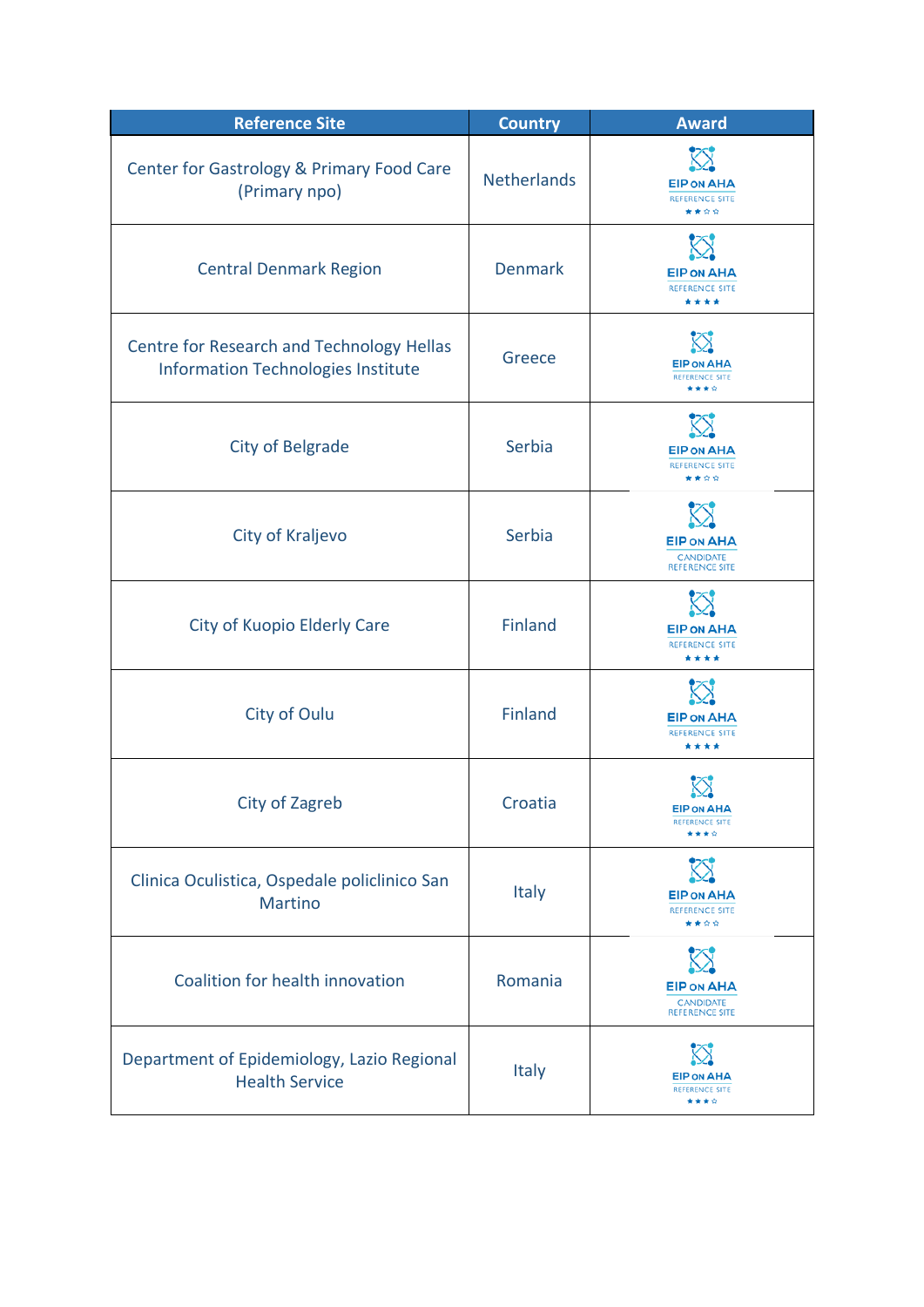| <b>Reference Site</b>                                                                                   | <b>Country</b>    | <b>Award</b>                                                   |
|---------------------------------------------------------------------------------------------------------|-------------------|----------------------------------------------------------------|
| Department of Health and Social Policies of<br>the Autonomous Province of Trento -<br>TrentinoSalute4.0 | <b>Italy</b>      | <b>EIP ON AHA</b><br><b>REFERENCE SITE</b><br>****             |
| Department of Health, Northern Ireland                                                                  | <b>UK</b>         | <b>EIP ON AHA</b><br><b>REFERENCE SITE</b><br>****             |
| Department of Universal and Public Health,<br><b>Regional Government of Valencia Community</b>          | Spain             | <b>EIP ON AHA</b><br><b>REFERENCE SITE</b><br>****             |
| Digital Health Platform of the Usti Region                                                              | Czech<br>Republic | <b>EIP ON AHA</b><br><b>REFERENCE SITE</b><br>★★☆☆             |
| <b>DoctorsHello</b>                                                                                     | Greece            | <b>EIP ON AHA</b><br><b>REFERENCE SITE</b><br>★☆☆☆             |
| <b>East of France Network</b>                                                                           | France            | <b>EIP ON AHA</b><br><b>REFERENCE SITE</b><br>****             |
| <b>Elbrus Centre</b>                                                                                    | <b>Ukraine</b>    | <b>EIP ON AHA</b><br><b>CANDIDATE</b><br><b>REFERENCE SITE</b> |
| Federal Ministry for Family Affairs, Senior<br>Citizens, Women and Youth                                | Germany           | <b>EIP ON AHA</b><br><b>REFERENCE SITE</b>                     |
| Flanders' Care (FC)                                                                                     | <b>Belgium</b>    | <b>EIP ON AHA</b><br><b>REFERENCE SITE</b><br>****             |
| Foundation for Research and Technology -<br>Hellas (FORTH)                                              | Greece            | <b>EIP ON AHA</b><br><b>REFERENCE SITE</b><br>****             |
| Friuli Venezia Giulia Autonomous Region                                                                 | Italy             | <b>EIP ON AHA</b><br><b>REFERENCE SITE</b><br>****             |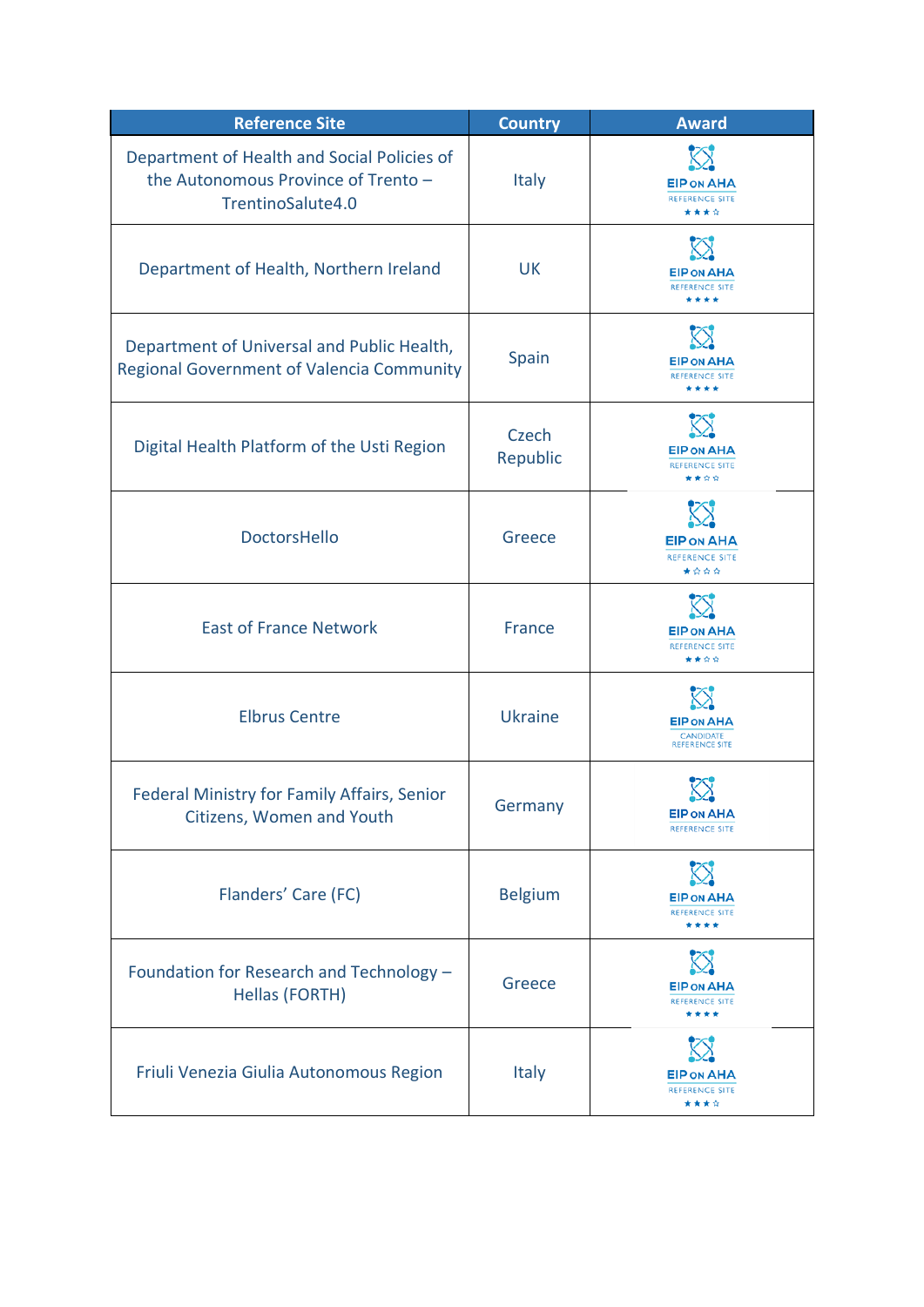| <b>Reference Site</b>                                                       | <b>Country</b>     | <b>Award</b>                                                                             |
|-----------------------------------------------------------------------------|--------------------|------------------------------------------------------------------------------------------|
| GA <sup>2</sup> LEN e.V (NGO)                                               | Germany            | <b>EIP ON AHA</b><br><b>CANDIDATE</b><br><b>REFERENCE SITE</b>                           |
| <b>Galician Health Ministry</b>                                             | Spain              | <b>EIP ON AHA</b><br><b>REFERENCE SITE</b><br>****                                       |
| <b>Gard Turkey (Global Alliance Against</b><br><b>Respiratory Diseases)</b> | <b>Turkey</b>      | <b>EIP ON AHA</b><br><b>REFERENCE SITE</b><br>****                                       |
| Georgia                                                                     | Georgia            | <b>EIP ON AHA</b><br><b>CANDIDATE</b><br><b>REFERENCE SITE</b>                           |
| <b>Greater Manchester Combined Authority</b>                                | <b>UK</b>          | <b>EIP ON AHA</b><br><b>REFERENCE SITE</b><br>****                                       |
| <b>HANNN</b>                                                                | <b>Netherlands</b> | <b>EIP ON AHA</b><br><b>REFERENCE SITE</b><br>****<br>Special recognition for excellence |
| Happy Aging, In4Care                                                        | <b>Belgium</b>     | <b>EIP ON AHA</b><br><b>REFERENCE SITE</b><br>★★☆☆                                       |
| Health & Care Network Kempen                                                | <b>Belgium</b>     | ---<br><b>EIP ON AHA</b><br><b>REFERENCE SITE</b><br>****                                |
| <b>HealthRegion CologneBonn</b>                                             | Germany            | <b>EIP ON AHA</b><br><b>REFERENCE SITE</b><br>****                                       |
| <b>Healthy and Active Connections</b>                                       | Poland             | <b>EIP ON AHA</b><br>REFERENCE SITE<br>★☆☆☆                                              |
| Human.technology Styria GmbH                                                | Austria            | <b>EIP ON AHA</b><br><b>REFERENCE SITE</b><br>****                                       |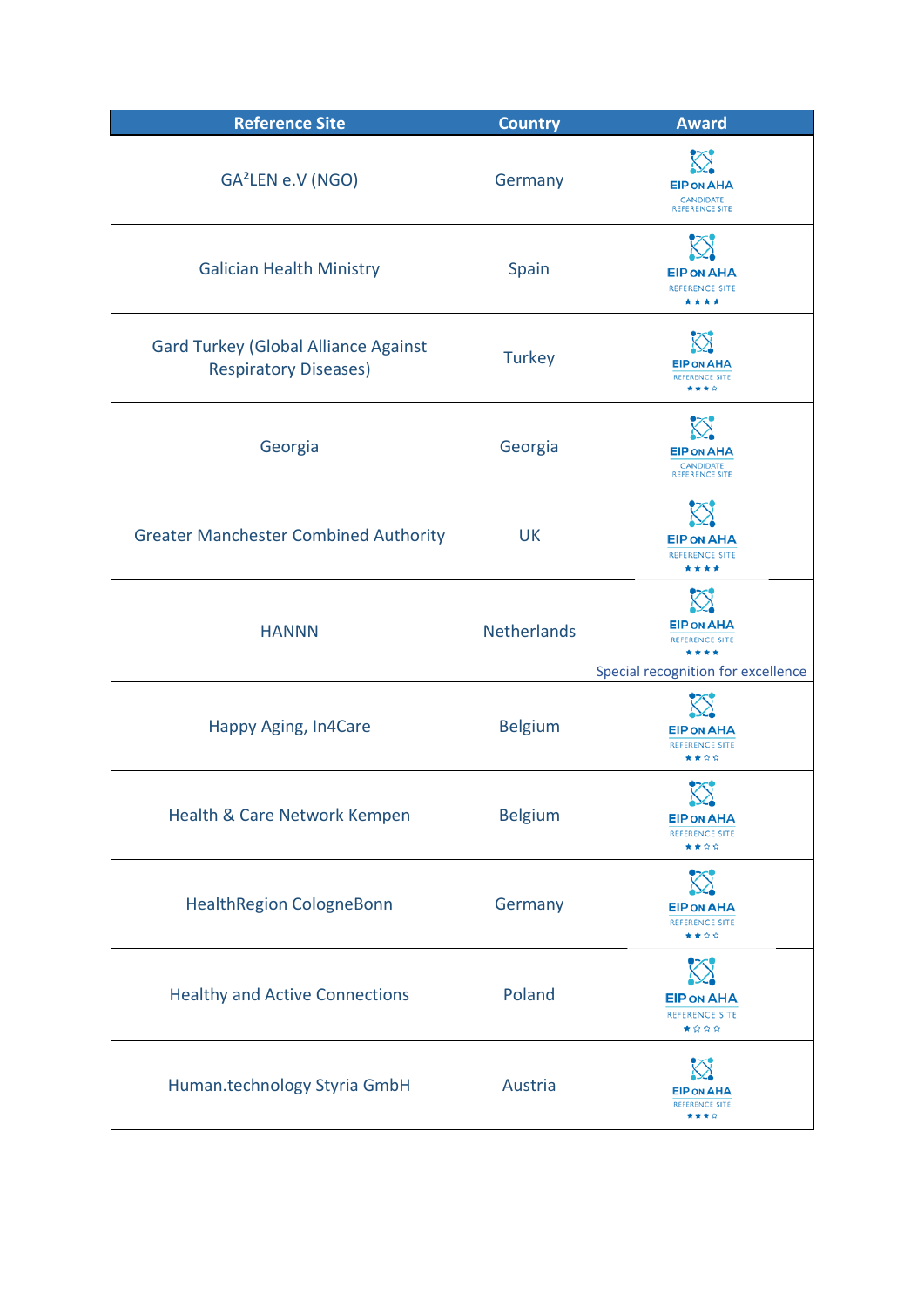| <b>Reference Site</b>                                                           | <b>Country</b>      | <b>Award</b>                                                                             |
|---------------------------------------------------------------------------------|---------------------|------------------------------------------------------------------------------------------|
| IDIVAL - Fundación Instituto de Investigación<br>Marqués de Valdecilla          | Spain               | <b>EIP ON AHA</b><br><b>REFERENCE SITE</b><br>★☆☆☆                                       |
| Integr@tención                                                                  | Spain -<br>Portugal | <b>EIP ON AHA</b><br><b>REFERENCE SITE</b><br>****                                       |
| <b>Lisbon Ageing Well</b>                                                       | Portugal            | <b>EIP ON AHA</b><br><b>REFERENCE SITE</b><br>★☆☆☆                                       |
| Lisbon AHA                                                                      | Portugal            | <b>EIP ON AHA</b><br><b>REFERENCE SITE</b><br>****                                       |
| Local health and social Authority ULSS 3<br>Serenissima (AULSS3), Veneto Region | Italy               | <b>EIP ON AHA</b><br><b>REFERENCE SITE</b><br>****                                       |
| Lombardy Region - D.G. Welfare                                                  | <b>Italy</b>        | <b>EIP ON AHA</b><br><b>REFERENCE SITE</b><br>****                                       |
| Long Lasting Memories Care, Greece, Cyprus                                      | Greece -<br>Cyprus  | <b>EIP ON AHA</b><br><b>REFERENCE SITE</b><br>****                                       |
| <b>MACVIA</b>                                                                   | <b>France</b>       | <b>EIP ON AHA</b><br><b>REFERENCE SITE</b><br>* * * *                                    |
| <b>Madrid Regional Health Ministry</b>                                          | Spain               | <b>EIP ON AHA</b><br><b>REFERENCE SITE</b><br>****                                       |
| Medical University of Lodz (MUL)                                                | Poland              | <b>EIP ON AHA</b><br><b>REFERENCE SITE</b><br>****                                       |
| Ministry of Health Catalonia. Fundació<br><b>TICSALUT Social</b>                | Spain               | <b>EIP ON AHA</b><br><b>REFERENCE SITE</b><br>****<br>Special recognition for excellence |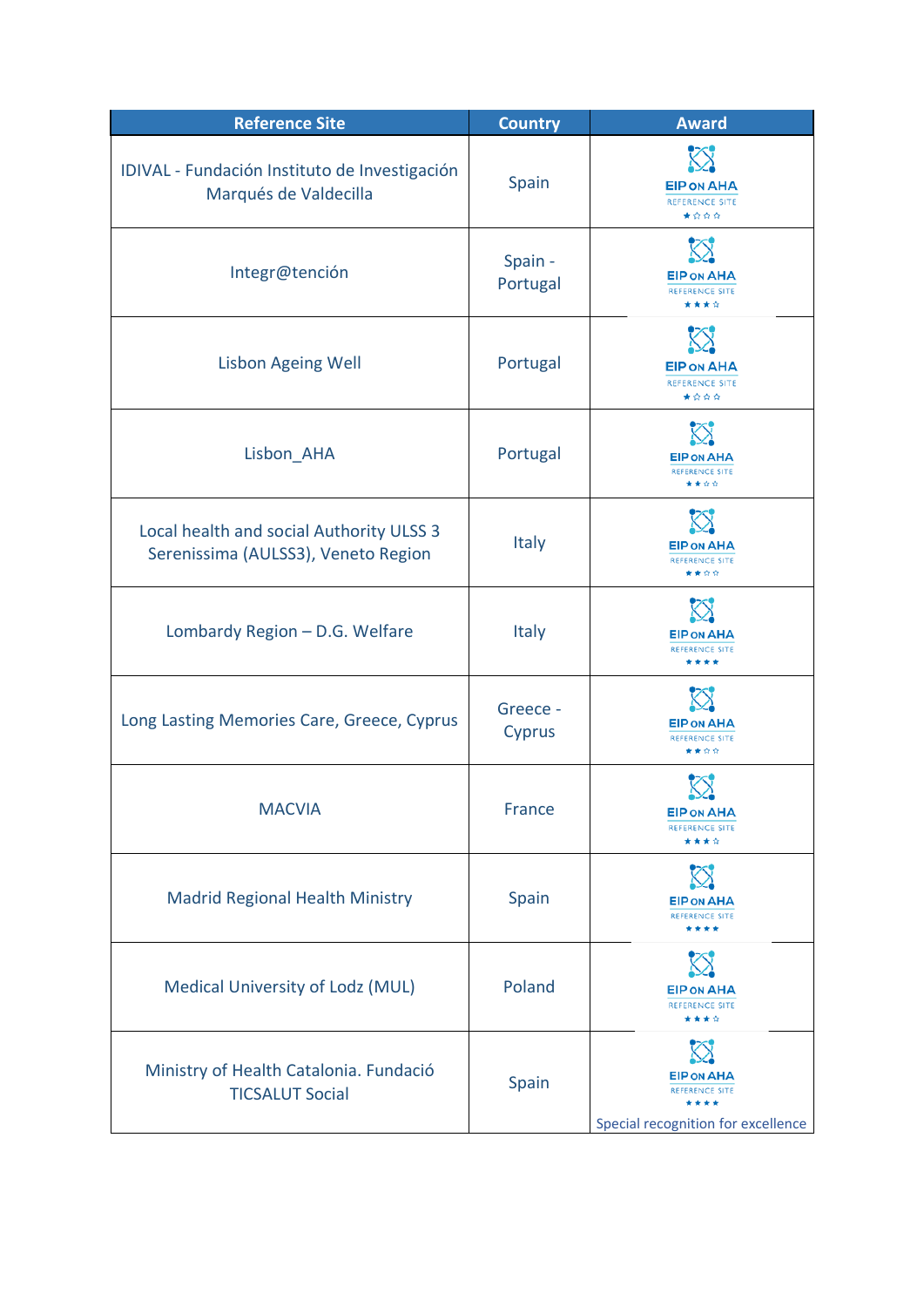| <b>Reference Site</b>                                           | <b>Country</b> | <b>Award</b>                                                                             |
|-----------------------------------------------------------------|----------------|------------------------------------------------------------------------------------------|
| Ministry of Health, Basque Government                           | Spain          | <b>EIP ON AHA</b><br><b>REFERENCE SITE</b><br>****<br>Special recognition for excellence |
| Ministry of Social Affairs and Integration<br>Baden-Württemberg | Germany        | <b>EIP ON AHA</b><br><b>REFERENCE SITE</b><br>****                                       |
| <b>Municipality of Athens</b>                                   | Greece         | <b>EIP ON AHA</b><br><b>REFERENCE SITE</b><br>****                                       |
| <b>Municipality of Badalona</b>                                 | Spain          | <b>EIP ON AHA</b><br><b>REFERENCE SITE</b><br>****                                       |
| <b>National Center for Scientific Research</b><br>"Demokritos"  | Greece         | <b>EIP ON AHA</b><br><b>REFERENCE SITE</b><br>★☆☆☆                                       |
| <b>Newcastle University</b>                                     | <b>UK</b>      | <b>EIP ON AHA</b><br><b>REFERENCE SITE</b><br>****                                       |
| <b>NHS Liverpool Clinical Commissioning Group</b><br>(LCCG)     | <b>UK</b>      | <b>EIP ON AHA</b><br><b>REFERENCE SITE</b><br>****                                       |
| Nouvelle Aquitaine Region                                       | France         | ?<br>$\mathbf{\Omega}$<br><b>EIP ON AHA</b><br><b>REFERENCE SITE</b><br>****             |
| Paris - Lille Heathy Life Extension Testing<br>(PLIHLET)        | France         | <b>EIP ON AHA</b><br><b>REFERENCE SITE</b><br>****                                       |
| Pays de la Loire CENTICH GROUPE VYV                             | <b>France</b>  | <b>EIP ON AHA</b><br><b>REFERENCE SITE</b><br>****                                       |
| <b>POM West-Flanders</b>                                        | <b>Belgium</b> | <b>EIP ON AHA</b><br><b>REFERENCE SITE</b><br>****                                       |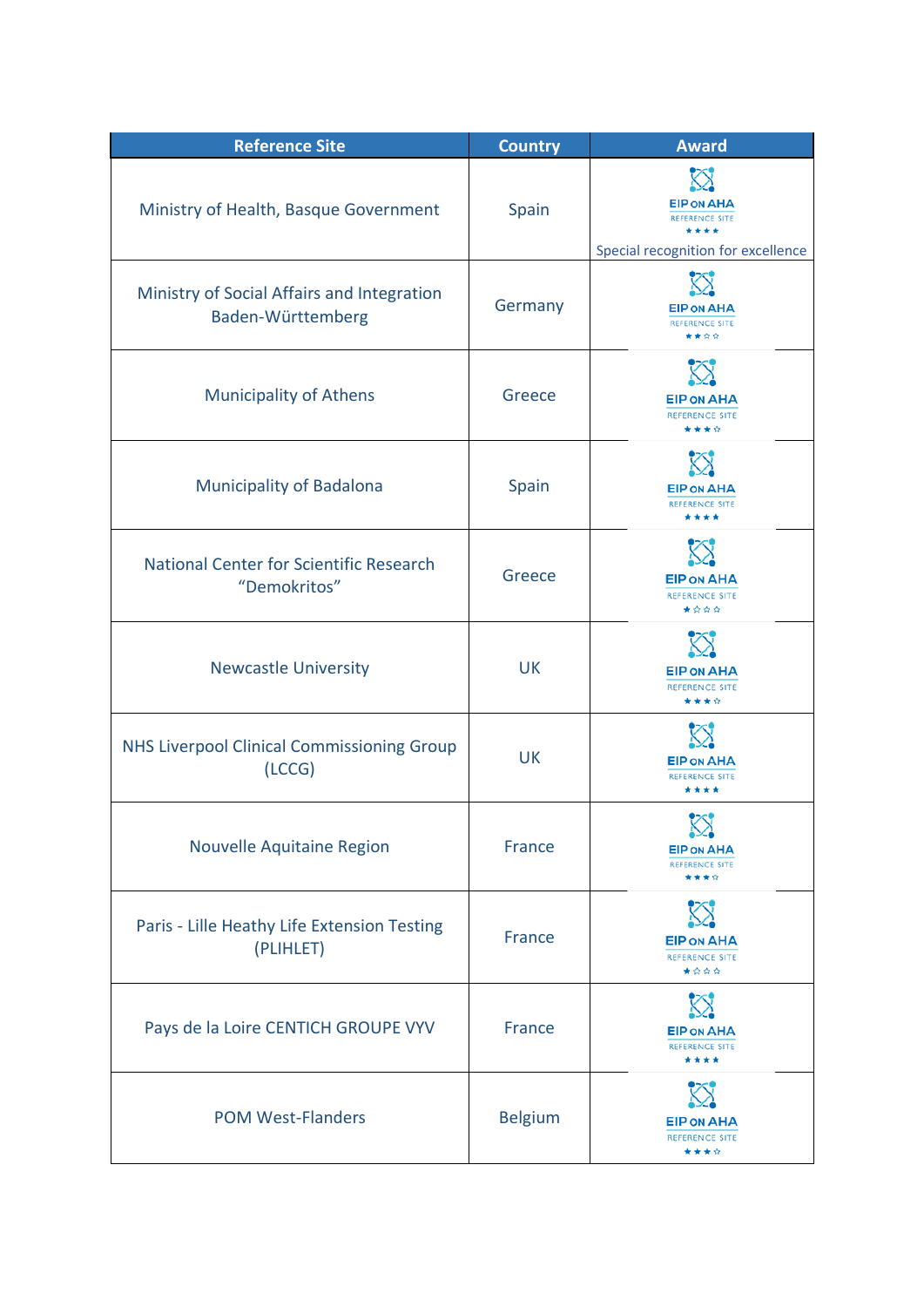| <b>Reference Site</b>                                                  | <b>Country</b> | <b>Award</b>                                                                     |
|------------------------------------------------------------------------|----------------|----------------------------------------------------------------------------------|
| Porto4Ageing Reference Site, University of<br>Porto                    | Portugal       | <b>EIP ON AHA</b><br><b>REFERENCE SITE</b><br>****                               |
| Reference Site Agder, South Norway                                     | Norway         | <b>EIP ON AHA</b><br><b>REFERENCE SITE</b><br>****                               |
| Reference Site Region of Murcia                                        | Spain          | <b>EIP ON AHA</b><br><b>REFERENCE SITE</b><br>****                               |
| <b>Region Norrbotten</b>                                               | Sweden         | <b>EIP ON AHA</b><br><b>REFERENCE SITE</b><br>****                               |
| Region of Algarve Reference Site                                       | Portugal       | <b>EIP ON AHA</b><br><b>REFERENCE SITE</b><br>★☆☆☆                               |
| <b>Region of Crete</b>                                                 | Greece         | <b>EIP ON AHA</b><br><b>REFERENCE SITE</b><br>★☆☆☆                               |
| <b>Region of Navarra</b>                                               | Spain          | <b>EIP ON AHA</b><br><b>REFERENCE SITE</b><br>****                               |
| <b>Region of Southern Denmark</b>                                      | <b>Denmark</b> | <b>EIP ON AHA</b><br><b>REFERENCE SITE</b><br>Special recognition for excellence |
| <b>Region of Zealand</b>                                               | <b>Denmark</b> | <b>EIP ON AHA</b><br><b>REFERENCE SITE</b><br>****                               |
| Regional Agency for Health and Social Care of<br>Emilia-Romagna Region | <b>Italy</b>   | <b>EIP ON AHA</b><br><b>REFERENCE SITE</b><br>****                               |
| Regional Authority of the Centre Region<br>(CCRDC) - Ageing@Coimbra    | Portugal       | <b>EIP ON AHA</b><br><b>REFERENCE SITE</b><br>****                               |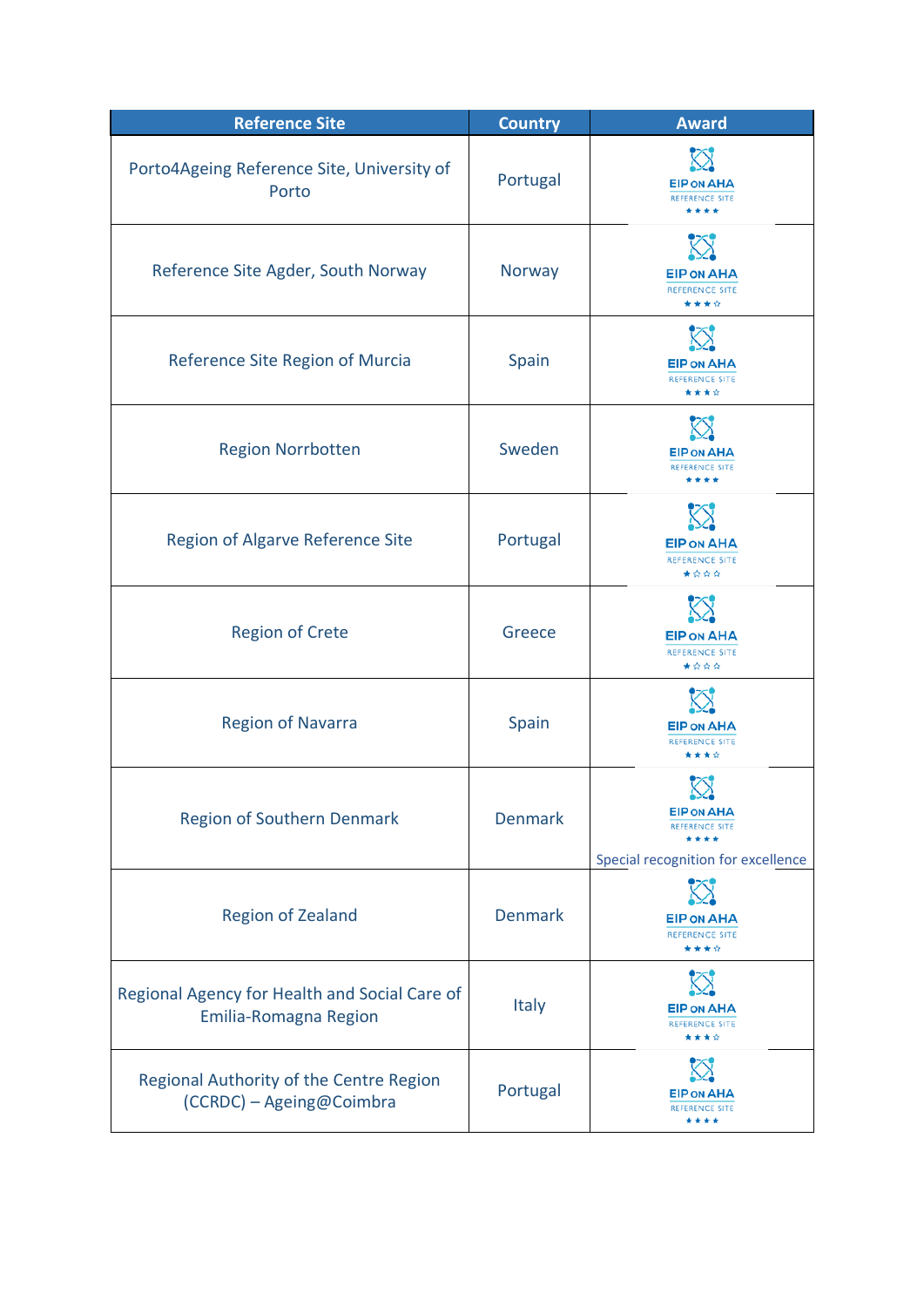| <b>Reference Site</b>                                                          | <b>Country</b> | <b>Award</b>                                                                             |
|--------------------------------------------------------------------------------|----------------|------------------------------------------------------------------------------------------|
| Regional Ministry of Health and Families of<br>Andalusia (RMHFA)               | Spain          | <b>EIP ON AHA</b><br><b>REFERENCE SITE</b><br>****<br>Special recognition for excellence |
| Regional Ministry of Health and Social<br>Services of Extremadura              | Spain          | <b>EIP ON AHA</b><br><b>REFERENCE SITE</b><br>****                                       |
| <b>Regional Ministry of Rights and Social</b><br>Services, Asturias            | Spain          | <b>EIP ON AHA</b><br><b>REFERENCE SITE</b><br>****                                       |
| <b>Regione Liguria</b>                                                         | <b>Italy</b>   | <b>EIP ON AHA</b><br><b>REFERENCE SITE</b><br>****                                       |
| Regione Marche, Servizio Sanità                                                | Italy          | <b>EIP ON AHA</b><br><b>REFERENCE SITE</b><br>****                                       |
| <b>Regione Piemonte and IRES</b>                                               | <b>Italy</b>   | <b>EIP ON AHA</b><br><b>REFERENCE SITE</b><br>★★☆☆                                       |
| <b>Regione Puglia</b>                                                          | <b>Italy</b>   | <b>EIP ON AHA</b><br><b>REFERENCE SITE</b><br>****                                       |
| Region Jämtland Härjedalen<br>(RJH) Innovation and Collaboration Centre        | Sweden         | <b>EIP ON AHA</b><br><b>REFERENCE SITE</b><br>****                                       |
| Sardinia Ageing Well Network                                                   | Italy          | <b>EIP ON AHA</b><br><b>REFERENCE SITE</b><br>★☆☆☆                                       |
| Saxon State Ministry of Social Affairs and<br><b>Consumer Protection (SMS)</b> | Germany        | <b>EIP ON AHA</b><br><b>REFERENCE SITE</b><br>****                                       |
| School of Medicine, University of Crete                                        | Greece         | <b>EIP ON AHA</b><br><b>REFERENCE SITE</b><br>★☆☆☆                                       |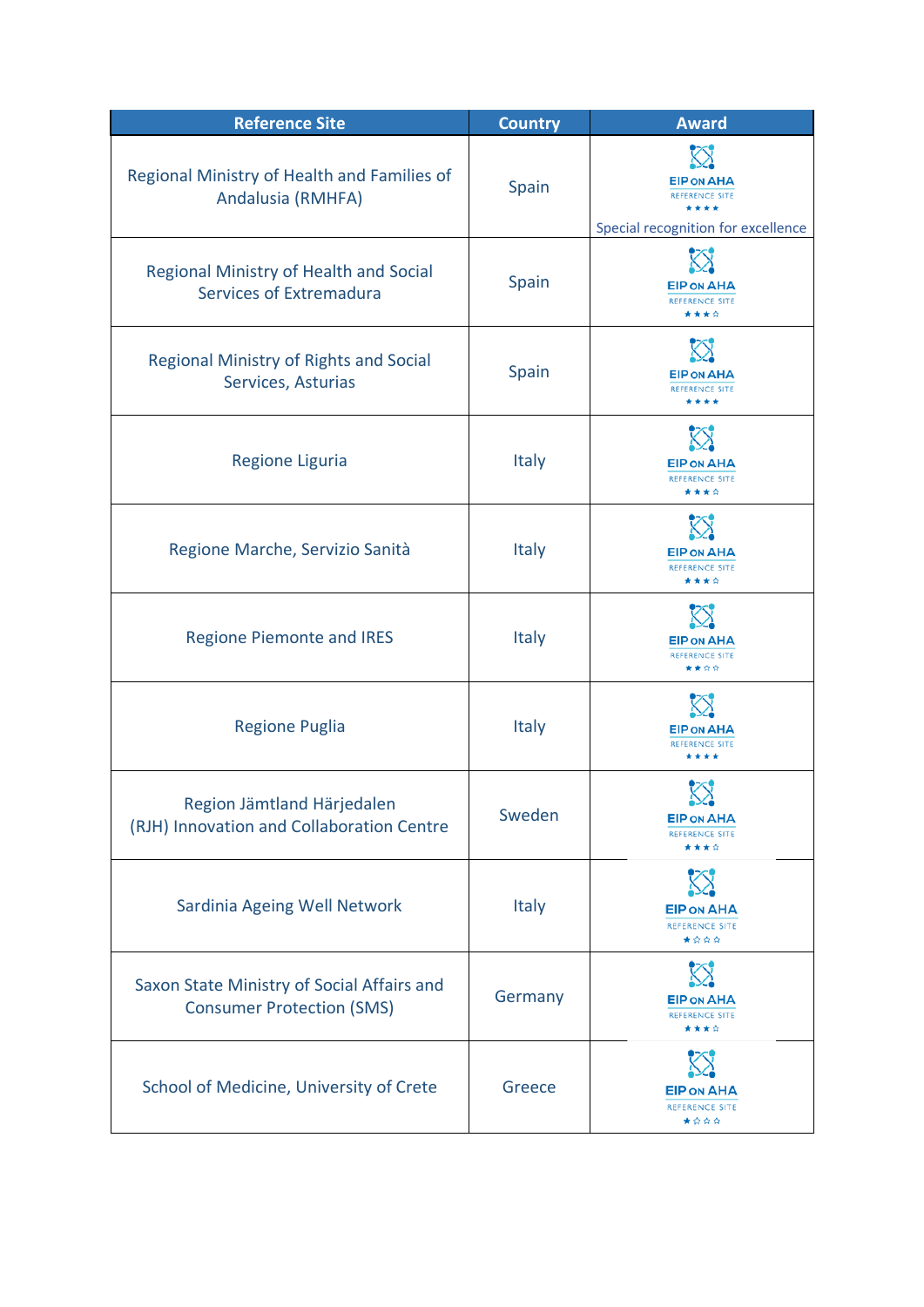| <b>Reference Site</b>                                                        | <b>Country</b>     | <b>Award</b>                                                                             |
|------------------------------------------------------------------------------|--------------------|------------------------------------------------------------------------------------------|
| <b>Scottish Government</b>                                                   | <b>UK</b>          | <b>EIP ON AHA</b><br><b>REFERENCE SITE</b><br>****<br>Special recognition for excellence |
| <b>Senior Riga</b>                                                           | Latvia             | <b>EIP ON AHA</b><br><b>REFERENCE SITE</b><br>★☆☆☆                                       |
| Servicio Aragones de Salud (SALUD)                                           | Spain              | <b>EIP ON AHA</b><br><b>REFERENCE SITE</b><br>****                                       |
| Sicilian Region, Regional Health Department                                  | <b>Italy</b>       | <b>EIP ON AHA</b><br><b>REFERENCE SITE</b><br>****                                       |
| SIVI Cluster (Innovative Solutions for<br><b>Independent Living Cluster)</b> | Spain              | <b>EIP ON AHA</b><br><b>REFERENCE SITE</b><br>****                                       |
| <b>Skane</b>                                                                 | Sweden             | <b>EIP ON AHA</b><br><b>REFERENCE SITE</b><br>****                                       |
| Slovenian Innovation Hub European<br><b>Economic Interest Grouping</b>       | Slovenia           | <b>EIP ON AHA</b><br><b>REFERENCE SITE</b><br>★☆☆☆                                       |
| <b>Stavanger Region European Office</b>                                      | Norway             | $\infty$<br><b>EIP ON AHA</b><br><b>REFERENCE SITE</b><br>****                           |
| <b>Tante Louise</b>                                                          | <b>Netherlands</b> | <b>EIP ON AHA</b><br><b>REFERENCE SITE</b><br>★☆☆☆                                       |
| Tays Eye Centre, Tampere University Hospital                                 | Finland            | <b>EIP ON AHA</b><br><b>REFERENCE SITE</b><br>****                                       |
| The Public Health Service of Amsterdam<br>(GGD Amsterdam)                    | <b>Netherlands</b> | <b>EIP ON AHA</b><br><b>REFERENCE SITE</b><br>****                                       |